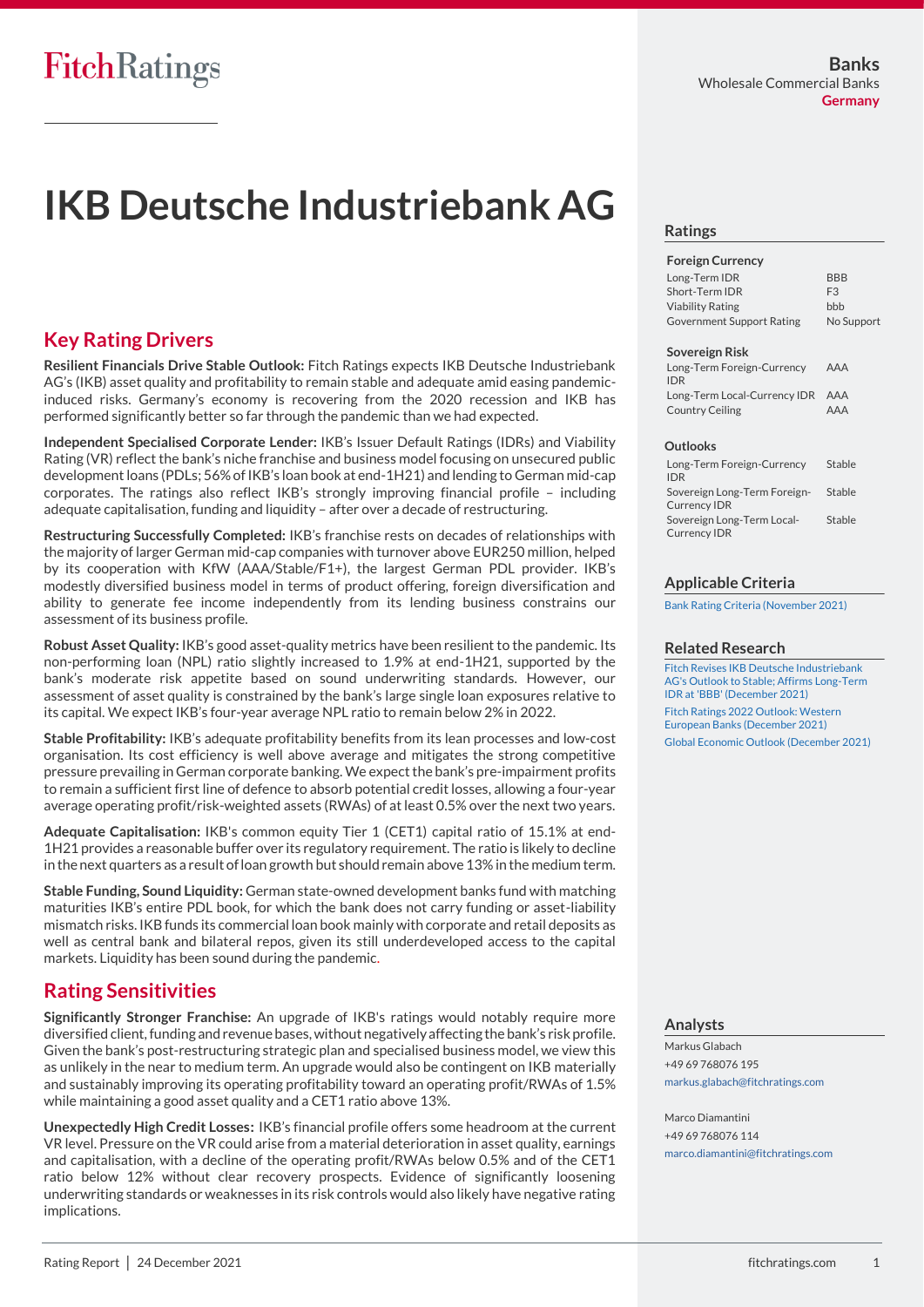## **Ratings Navigator**

|                 | <b>IKB Deutsche Industriebank AG</b> |                                   |                        |                         |                                    | <b>ESG Relevance:</b>               |                               |                                       | <b>Banks</b><br><b>Ratings Navigator</b> |                              |                                           |
|-----------------|--------------------------------------|-----------------------------------|------------------------|-------------------------|------------------------------------|-------------------------------------|-------------------------------|---------------------------------------|------------------------------------------|------------------------------|-------------------------------------------|
|                 |                                      |                                   |                        |                         |                                    | <b>Financial Profile</b>            |                               |                                       |                                          |                              |                                           |
|                 | Environment<br>Operating             | <b>Business</b><br>Profile<br>20% | Risk<br>Profile<br>10% | Quality<br>Asset<br>20% | Earnings &<br>Profitability<br>15% | Capitalisation<br>& Leverage<br>25% | Funding &<br>Liquidity<br>10% | Implied<br>Viability<br><b>Rating</b> | Viability<br>Rating                      | Support Rating<br>Government | Default<br><b>Rating</b><br><b>Issuer</b> |
| aaa             |                                      |                                   |                        |                         |                                    |                                     |                               | aaa                                   | aaa                                      | aaa                          | AAA                                       |
| $aa+$           |                                      |                                   |                        |                         |                                    |                                     |                               | $aa+$                                 | $aa+$                                    | $aa+$                        | AA+                                       |
| aa              |                                      |                                   |                        |                         |                                    |                                     |                               | aa                                    | aa                                       | aa                           | AA                                        |
| aa-             |                                      |                                   |                        |                         |                                    |                                     |                               | aa-                                   | aa-                                      | aa-                          | AA-                                       |
| $a+$            |                                      |                                   |                        |                         |                                    |                                     |                               | $a+$                                  | $a+$                                     | $a+$                         | $A+$                                      |
| $\mathsf a$     |                                      |                                   |                        |                         |                                    |                                     |                               | $\mathsf{a}$                          | $\mathsf{a}$                             | a                            | А                                         |
| $a-$            |                                      |                                   |                        |                         |                                    |                                     |                               | $a-$                                  | $a-$                                     | a-                           | А-                                        |
| bbb+            |                                      |                                   |                        |                         |                                    |                                     |                               | bbb+                                  | bbb+                                     | bbb+                         | BBB+                                      |
| bbb             |                                      |                                   |                        |                         |                                    |                                     |                               | bbb                                   | bbb                                      | bbb                          | <b>BBB</b> Sta                            |
| bbb-            |                                      |                                   |                        |                         |                                    |                                     |                               | bbb-                                  | bbb-                                     | bbb-                         | BBB-                                      |
| b <sub>b+</sub> |                                      |                                   |                        |                         |                                    |                                     |                               | $bb+$                                 | b <sub>b+</sub>                          | bb+                          | BB+                                       |
| bb              |                                      |                                   |                        |                         |                                    |                                     |                               | bb                                    | bb                                       | bb                           | <b>BB</b>                                 |
| bb-             |                                      |                                   |                        |                         |                                    |                                     |                               | bb-                                   | bb-                                      | bb-                          | BB-                                       |
| $b+$            |                                      |                                   |                        |                         |                                    |                                     |                               | $b+$                                  | $b+$                                     | $b+$                         | $B+$                                      |
| $\sf b$         |                                      |                                   |                        |                         |                                    |                                     |                               | $\mathbf b$                           | $\mathbf b$                              | b                            | B                                         |
| b-              |                                      |                                   |                        |                         |                                    |                                     |                               | b-                                    | $b -$                                    | b-                           | <b>B-</b>                                 |
| $ccc +$         |                                      |                                   |                        |                         |                                    |                                     |                               | $ccc+$                                | ccc+                                     | ccc+                         | CCC+                                      |
| ccc             |                                      |                                   |                        |                         |                                    |                                     |                               | ccc                                   | ccc                                      | ccc                          | CCC                                       |
| $ccc-$          |                                      |                                   |                        |                         |                                    |                                     |                               | ccc-                                  | ccc-                                     | ccc-                         | CCC-                                      |
| ${\sf cc}$      |                                      |                                   |                        |                         |                                    |                                     |                               | $\mathsf{cc}$                         | $\mathsf{cc}$                            | сc                           | CC                                        |
| $rac{c}{f}$     |                                      |                                   |                        |                         |                                    |                                     |                               | $\mathsf{C}$                          | $\mathsf{c}$                             | c                            | C                                         |
|                 |                                      |                                   |                        |                         |                                    |                                     |                               | f                                     | f                                        | ns                           | D or RD                                   |

The Key Rating Driver (KRD) weightings used to determine the implied VR are shown as percentages at the top. In cases where the implied VR is adjusted upwards or downwards to arrive at the VR, the KRD associated with the adjustment reason is highlighted in red. Higher influence Moderate influence

### **VR Adjustments**

The asset quality score is below the implied score to reflect the loan concentrations inherent in IKB's specialised business model focused on unsecured lending for larger corporates. The earnings & profitability score is above the implied score because IKB's historic performance is negatively distorted by its restructuring, which is now completed. The capitalisation & leverage score is below the implied score to reflect the cyclicality of unsecured corporate loans, which dominate the bank's balance sheet.

### **Significant Changes**

### **Economic NormalisationWill Help to Stabilise German Banks' Performance in 2022**

The pandemic's resurgence adds uncertainty to the pace of the economic recovery, and modest profitability will remain German banks' main weakness in the foreseeable future.

### **Supply Chain Disruption Main Short-Term Risk for Corporates Alongside Pandemic**

We expect muted corporate loan growth of 2% in Germany in 2022, less than half the expected GDP growth rate of 4.4%. Given German corporates' deep integration in global trade flows, the recovery in German industrial activity (and, thus, demand for corporate loans) is particularly vulnerable to global supply chain disruptions and inflationary pressures that seem likely to persist well into 2022. German corporates' accumulation of precautionary funding at the start of the pandemic could also weigh on loan demand.

### **German Banks' Asset Quality to Remain Strong Thanks to Robust Corporate Sector**

Some corporates have yet to fully recover and adapt to the operating environment postpandemic. However, the German corporate sector's strengthened capitalisation over the past decade, precautionary funding in 2020, and current opportunistic margin increases amid inflationary pressures, should keep corporate defaults low in 2022. Thus, we expect the German banking sector's NPL ratio to remain close to 1.6%. Even if the resurgence of the pandemic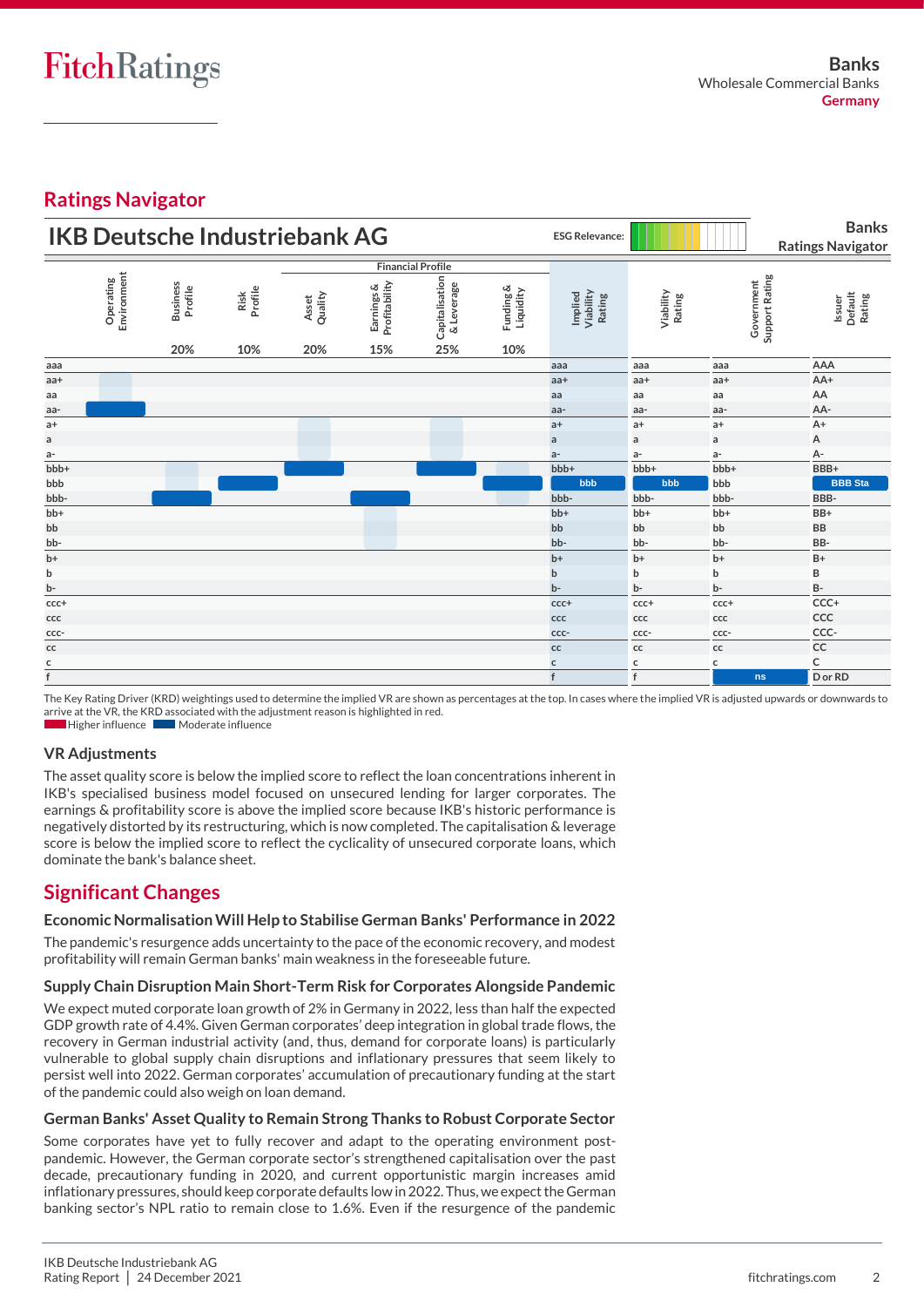## **FitchRatings**

prompts banks to delay the release of their sizeable residual stock of loan loss allowances driven by post-model adjustments booked in 2020, we expect German banks' net LICs in 2022 to be equivalent to less than 1% of the banking sector's CET1 capital, similar to 2021.

### **Brief Company Summary and Key Qualitative Assessments**

### **Specialist in German Mid-Cap Lending and Public Development Loans**

IKB has simplified its business model through more than a decade of restructuring, notably by selling its leasing subsidiary and streamlining its previously fragmented client base. Its private equity ownership has helped to achieve a rigorous client-tiering and prioritise business development. Its lean processes and product offering result in a more efficient cost base and more stringent cost management than its domestic competitors. It has maintained acceptable margins and competitiveness in key lending products despite its small market shares and intensecompetition intheGermancorporatebanking market, which constrain its pricing power.

IKB's focus on structuring and transmitting PDLs results in a leading expertise in this important advisory-heavy market for German corporates. Its adequate risk/return profile is underpinned by its lean processes and its regional coverage model, but also its larger competitors' reluctance (for cost reasons) to devote more resources to the structuring-intensive part of the PDL market.

### **Restructuring Successfully Completed**

IKB was loss-making until mid-2019, when it completed the last stage of its restructuring and eliminated legacy legal risks. We view its efficiency improvement, and its return to profitability since then, as sustainable. The execution of the business plan benefits from an experienced and credible management team and a solid record of cost-cutting. The management team was recently expanded from two to four members. We expect further significant cost relief over the next few years, some of which has already been contractually secured.

### **Business Model Ensures Funding Stability and Limits Asset-Liability Mismatch**

IKB's funding mainly consists of deposits, repos and maturity-matched funding from 'AAA' rated German state-owned development banks (predominantly KfW) for the entire PDL portfolio, for which IKB consequently does not carry funding or asset-liability mismatch risks. IKB's volatile profitability until 2019 has historically constrained its capital market access and debt issuance franchise. However, the bank's stabilised performance should increasingly facilitate its access to market funding on acceptable terms.

IKB is a member of the voluntary deposit protection scheme of German private commercial banks, which covers liabilities to non-banks (including non-retail customer deposits). This allows the bank to attract deposits at low costs, compensating for its still-underdeveloped capital market access. IKB's corporate and institutional deposits are moderately concentrated, and many relationships pre-date the bank's restructuring. IKB also originates retail deposits via its own online platform. Retail deposits are price-sensitive, although the bank's active depositor management results in adequate stability and retention.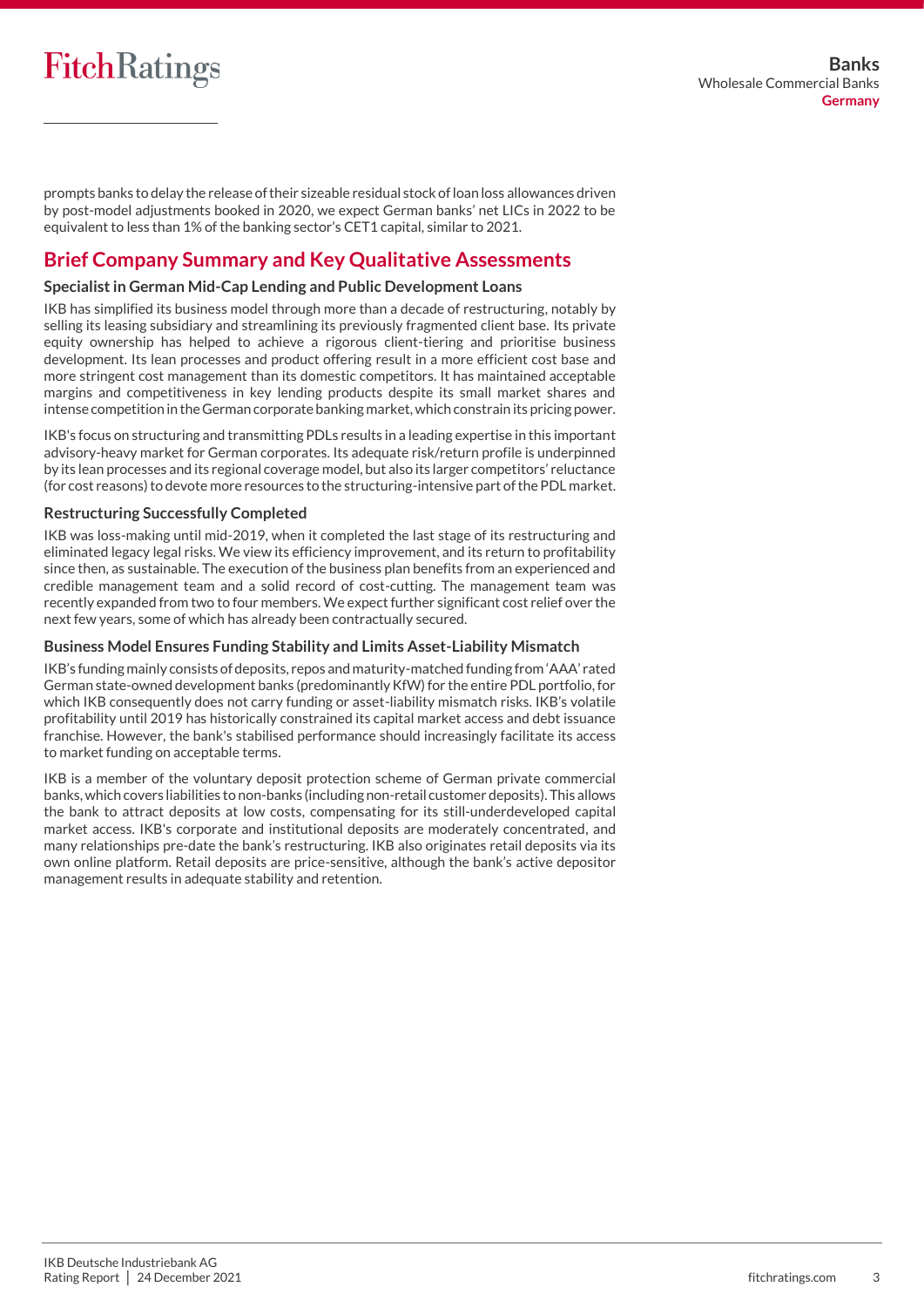### **Summary Financials and Key Ratios**

|                                        | 30 Jun 21          |                    | 31 Dec 20 <sup>a</sup> | 31 Mar 20         |
|----------------------------------------|--------------------|--------------------|------------------------|-------------------|
|                                        | 6 Months - Interim | 6 Months - Interim | 9 Months               | 12 Months         |
|                                        | (USDm)             | (EURm)             | (EURm)                 | (EURm)            |
| Summary income statement               |                    |                    |                        |                   |
| Net interest and dividend income       | 129                | 108                | 166                    | 201               |
| Net fees and commissions               | 17                 | 14                 | 21                     | 40                |
| Other operating income                 | 40                 | 34                 | 61                     | 88                |
| Total operating income                 | 186                | 156                | 247                    | 329               |
| Operating costs                        | 130                | 109                | 157                    | 241               |
| Pre-impairment operating profit        | 56                 | 47                 | 90                     | 89                |
| Loan and other impairment charges      | $-2$               | $-2$               | 20                     | 30                |
| Operating profit                       | 58                 | 49                 | 71                     | 59                |
| Other non-operating items (net)        | $-1$               | $-1$               | $-7$                   | $-50$             |
| Tax                                    | $\overline{2}$     | $\sqrt{2}$         | $-10$                  | $1\,$             |
| Net income                             | 55                 | 47                 | 73                     | 8                 |
| Summary balance sheet                  |                    |                    |                        |                   |
| Assets                                 |                    |                    |                        |                   |
| Gross Ioans                            | 11,055             | 9,302              | 8,942                  | 9,714             |
| - Of which impaired                    | 210                | 177                | 144                    | 154               |
| Loan loss allowances                   | 197                | 166                | 169                    | 185               |
| Net loans                              | 10,857             | 9,136              | 8,774                  | 9,530             |
| Interbank                              | 3,460              | 2,911              | 2,044                  | 2,199             |
| Derivatives                            | 14                 | 12                 | 19                     | 20                |
| Other securities and earning assets    | 4,065              | 3,421              | 3,492                  | 4,123             |
| Total earning assets                   | 18,396             | 15,480             | 14,329                 | 15,871            |
| Cash and due from banks                | 436                | 367                | 2,313                  | 344               |
| Other assets                           | 281                | 237                | 272                    | 388               |
| <b>Total assets</b>                    | 19,113             | 16,083             | 16,913                 | 16,603            |
| <b>Liabilities</b>                     |                    |                    |                        |                   |
| <b>Customer deposits</b>               | 5,674              | 4,775              | 5,758                  | 6,140             |
| Interbank and other short-term funding | 10,357             | 8,715              | 8,528                  | 7,670             |
| Other long-term funding                | 1,020              | 859                | 927                    | 1,112             |
| Trading liabilities and derivatives    | 19                 | 16                 | 17                     | 22                |
| Total funding and derivatives          | 17,070             | 14,364             | 15,229                 | 14,944            |
| Other liabilities                      | 278                | 234                | 237                    | 285               |
| Total equity                           | 1,765              | 1,485              | 1,447                  | 1,374             |
| Total liabilities and equity           | 19,113             | 16,083             | 16,913                 | 16,603            |
| Exchange rate                          |                    |                    |                        | USD1 = EUR0.91274 |
|                                        |                    |                    |                        |                   |

<sup>a</sup> In 2020, IKB changed its financial year-end to 31 December from 31 March, using a transitional nine-month period ending on 31 December 2020 Source: Fitch Ratings, Fitch Solutions, IKB Deutsche Industriebank AG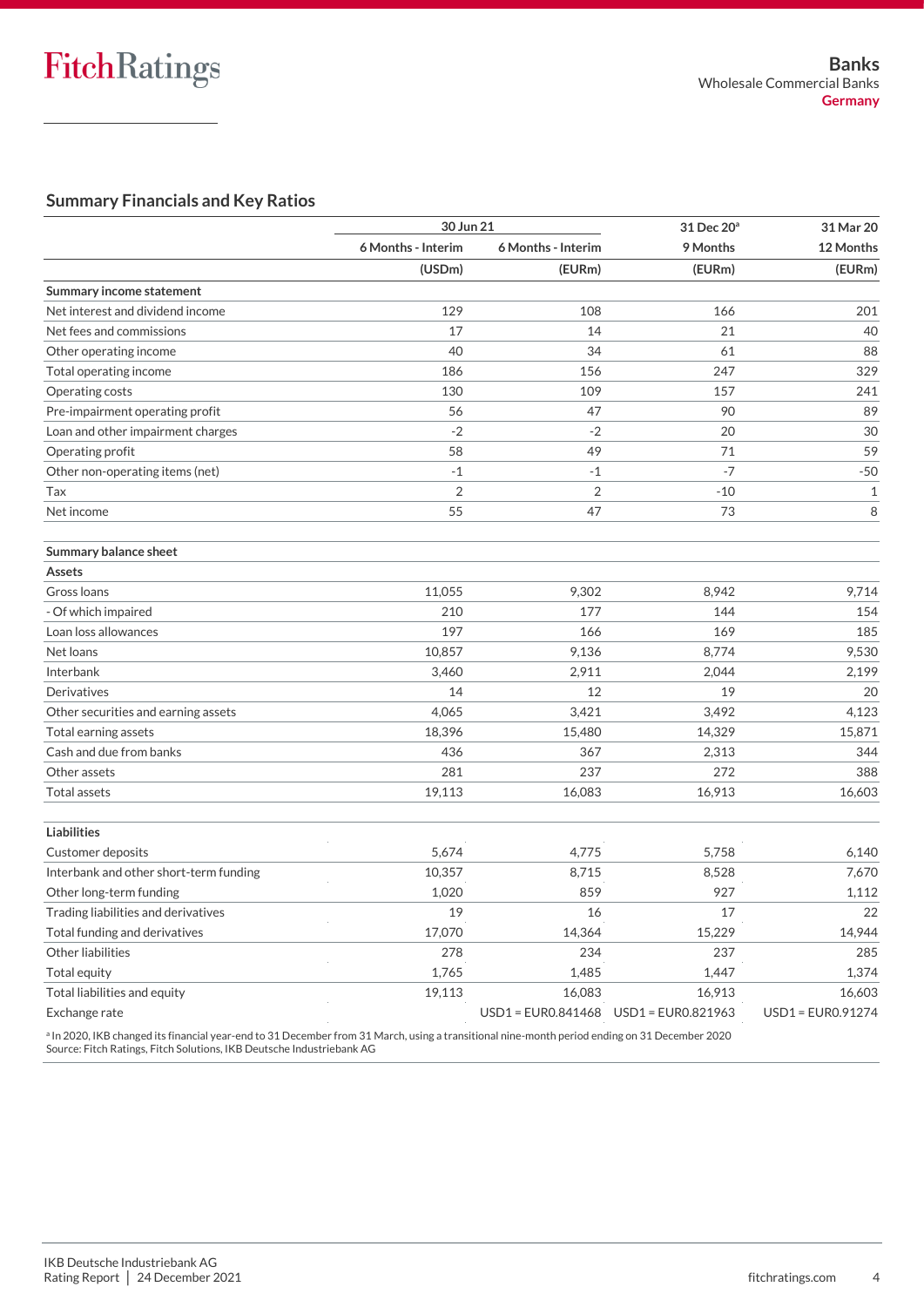### **Summary Financials and Key Ratios (Cont.)**

| Ratios (annualised as appropriate)          | 30 Jun 21 | 31 Dec 20 <sup>a</sup> | 31 Mar 20 |
|---------------------------------------------|-----------|------------------------|-----------|
| Profitability                               |           |                        |           |
| Operating profit/risk-weighted assets       | 1.2       | 1.1                    | 0.5       |
| Non-interest expense/gross revenue          | 70.0      | 63.5                   | 73.1      |
| Net income/average equity                   | 6.4       | 6.8                    | 0.6       |
| Asset quality                               |           |                        |           |
| Impaired loans ratio                        | 1.9       | 1.6                    | 1.6       |
| Loan loss allowances/impaired loans         | 93.7      | 117.0                  | 119.8     |
| Loan impairment charges/average gross loans | 0.0       | 0.3                    | 0.3       |
| Capitalisation                              |           |                        |           |
| Common equity Tier 1 ratio                  | 15.1      | 14.5                   | 12.0      |
| Tangible common equity/tangible assets      | 8.5       | 8.5                    | 8.2       |
| Basel leverage ratio                        | 7.6       | 7.5                    | 7.1       |
| <b>Funding and liquidity</b>                |           |                        |           |
| Loans/customer deposits                     | 194.8     | 155.3                  | 158.2     |
| Liquidity coverage ratio                    | 205.0     | 271.0                  | 235.0     |
| Customer deposits/funding                   | 33.3      | 37.9                   | 41.2      |
| Source: Fitch Ratings                       |           |                        |           |

a In 2020, IKB changed its financial year-end to 31 December from 31 March, using a transitional nine-month period ending on 31 December 2020 Source: Fitch Ratings, Fitch Solutions, IKB Deutsche Industriebank AG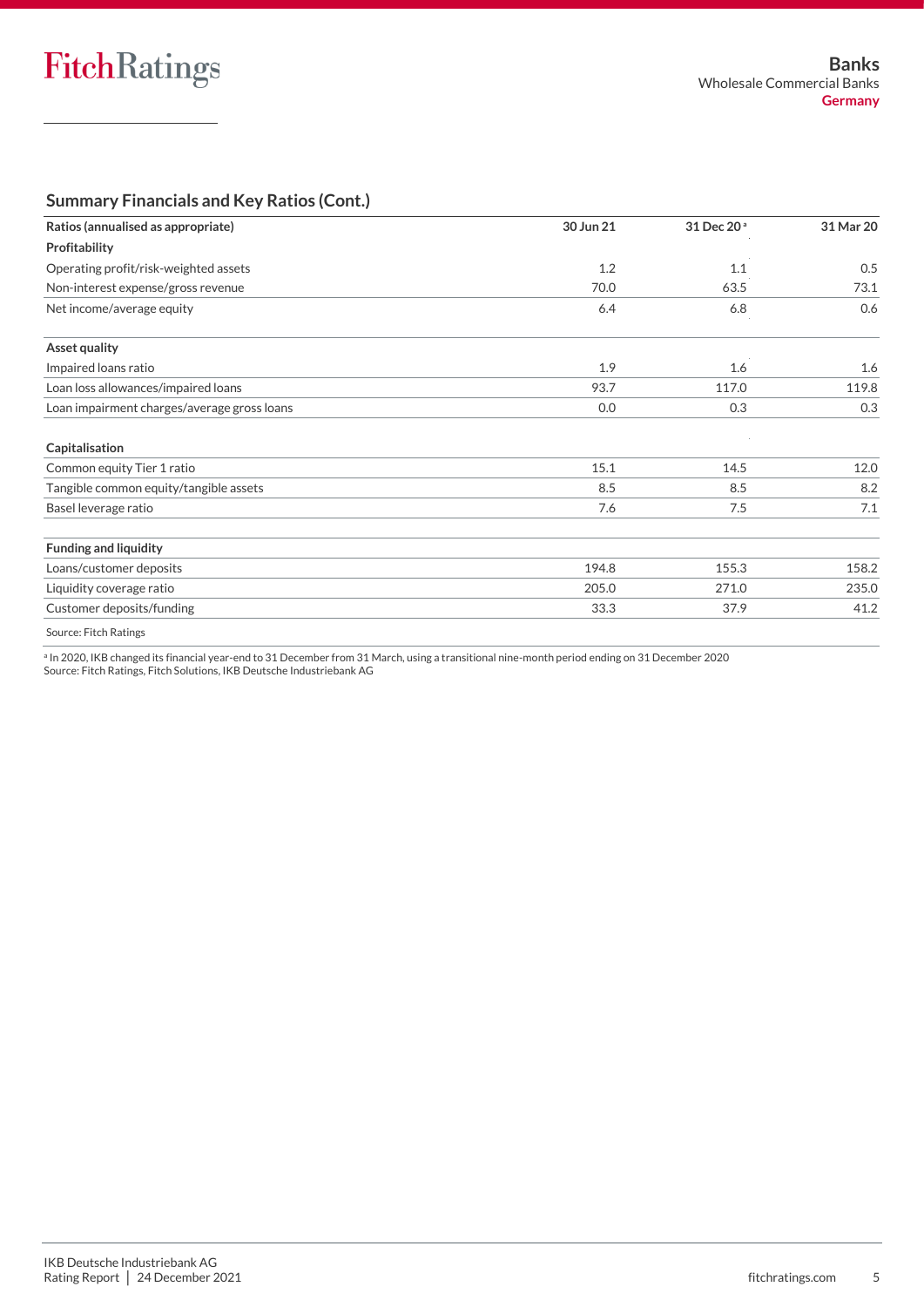### **Key Financial Metrics – Latest Developments**

### **Resilient Asset Quality and Moderate NPL Inflows Likely in 2022**

Comprehensive state support to the economy through the pandemic has so far underpinned IKB's resilient asset quality and profitability by strongly containing corporate failures and unemployment. Some of this support has been extended until end-1Q22 to accommodate the resurgence of the pandemic. IKB's unsecured midcap lending remains vulnerable to the pandemic, as it is exposed to cyclical industries (e.g. basic metals, construction) and sectors we consider to be more affected, including automotive, real estate and retail. Selective business origination, sound risk management, adequate risk-adjusted pricing, reasonable diversification by industry and a high share of lower-risk PDLs mitigate the concentration risk from large loans.

### **Net Interest Income (NII) from Lending Dominates Revenue**

IKB's robust net lending margin of 1.8% in 1H21 (1.9% in 1H20) benefits from its rigorous pricing policy despite the competitive pressure. New business normalised in 1H21 to EUR1.7 billion (EUR0.9 billion in 1H20), and the bank aims to originate new business of at least EUR2.5 billion in 2021 to achieve its target net income of EUR100 million, which is plausible, in our view.

#### **Positive Impact on Capital from Basel IV**

IKB's high Basel leverage ratio of 7.6% in comparison to its 15.1% CET1 ratio at end-1H21 reflects its high share of unsecured loans, which results in an above-average RWA density of 52%. The latter decreased from 68% at end-2019 due to an increased share of PDL business, which carries low risk-weights. The bank expects positive effects from Basel IV, due to a lower loss-given-default standard parameter. The output floor will not be constraining.

### **Opportunistic Use of ECB Facilities Sustains NII and Enhances Funding**

IKB's ECB funding (essentially TLTRO) rose to EUR3.3 billion at end-1H21 from EUR1.2 billion at end-2019. This reflects its opportunistic take-up of TLTRO III, whose conditions the ECB further eased in 2Q20 to tackle the impact of the pandemic. IKB's large TLTRO III take-up supports its excess liquidity, leading to a liquidity coverage ratio of 205% at end-1H21.

Dashed lines: indicative ranges and implied scores for core metrics for banks operating in environments scored in the 'aa' category. Peer average includes IKB, Aareal Bank AG (VR: bbb+), Landesbank Saar (bb+), NIBC Bank N.V. (bbb), Bayerische Landesbank (bbb) and Landesbank Baden-Wuerttemberg (bbb).

### **Asset Quality**



YE18 YE19 YE20 Jun 21 a YE18-YE20 ILs fully covered by LLAs Source: Fitch Ratings, banks

#### **Operating Profit/RWAs**



Source: Fitch Ratings, banks

### **Risk-Weighted Capital Ratios**

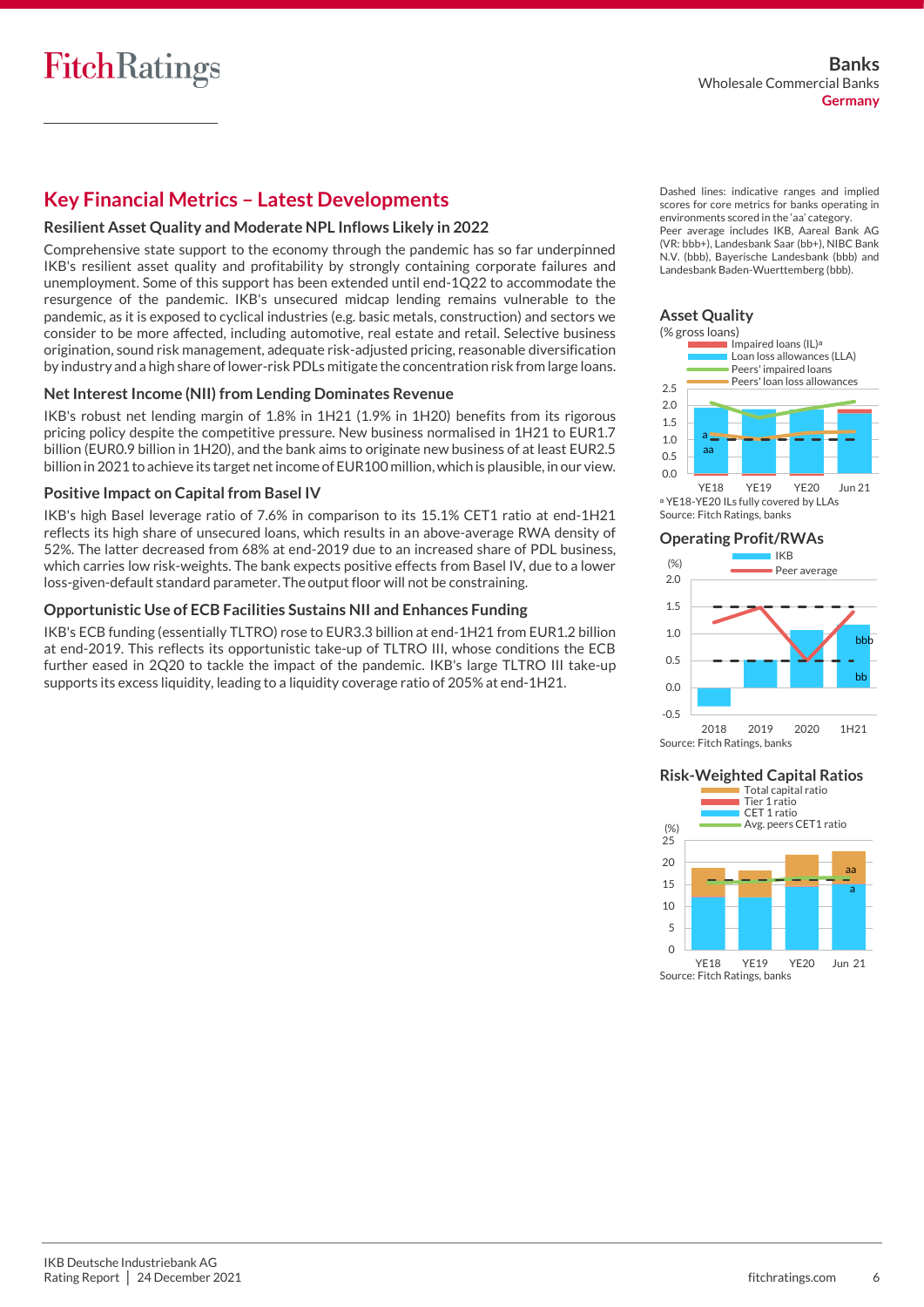### **Government Support Assessment**

IKB's Government Support Rating (GSR) of 'no support' reflects Fitch's view that, due to the EU's Bank Recovery and Resolution Directive, senior creditors can no longer rely on full extraordinary support from the sovereign if the bank becomes non-viable.

### **GSR Key Rating Drivers**

| Typical D-SIB GSR for sovereign's rating level (assuming high propensity) | $a+to a-$       |
|---------------------------------------------------------------------------|-----------------|
| Actual country D-SIB GSR                                                  | no support      |
| <b>GSR</b>                                                                | no support      |
|                                                                           |                 |
| Government ability to support D-SIBs                                      |                 |
| Sovereign Rating                                                          | AAA/Stable      |
| Size of banking system                                                    | <b>Negative</b> |
| Structure of banking system                                               | <b>Neutral</b>  |
| Sovereign financial flexibility (for rating level)                        | Positive        |
|                                                                           |                 |
| Government propensity to support D-SIBs                                   |                 |
| Resolution legislation                                                    | <b>Negative</b> |
| Support stance                                                            | <b>Negative</b> |
|                                                                           |                 |
| Government propensity to support bank                                     |                 |
| Systemic importance                                                       | <b>Negative</b> |
| Liability structure                                                       | <b>Neutral</b>  |
| Ownership                                                                 | <b>Neutral</b>  |

Key Rating Drivers' influence on GSR **Higher Lower**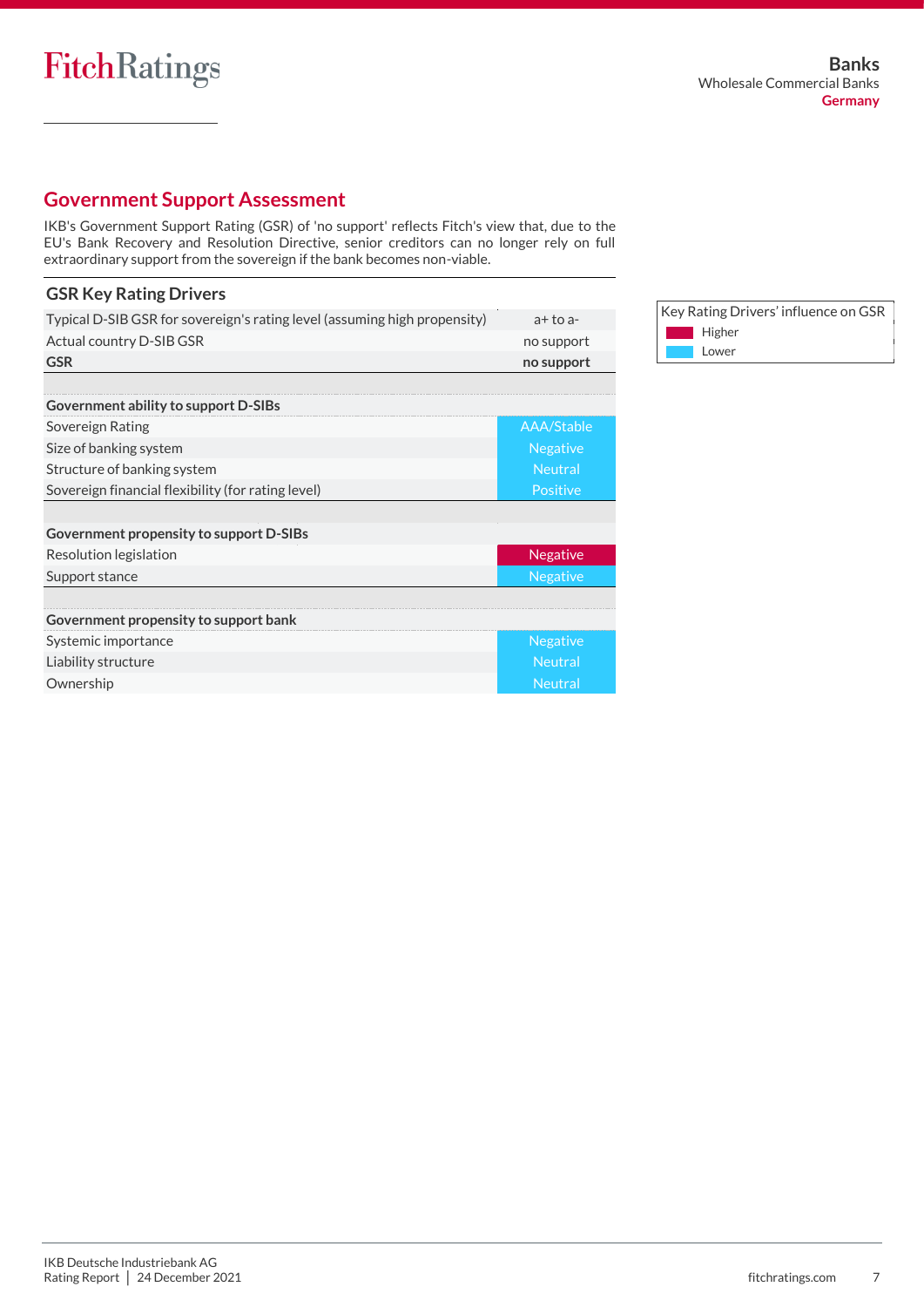### **Environmental, Social and Governance Considerations**

The highest level of ESG credit relevance is a score of '3'. ESG issues are credit-neutral or have only a minimal credit impact on IKB, either due to their nature or to the way in which they are being managed by IKB. For more information on our ESG Relevance Scores, visit www.fitchratings.com.

#### **FitchRatings IKB Deutsche Industriebank AG**

## **Banks Ratings Navigator**

| <b>Credit-Relevant ESG Derivation</b><br><b>Overall ESG Scale</b> |                                                                                                                                                                                                                                           |                  |                |        |                |  |
|-------------------------------------------------------------------|-------------------------------------------------------------------------------------------------------------------------------------------------------------------------------------------------------------------------------------------|------------------|----------------|--------|----------------|--|
|                                                                   | IKB Deutsche Industriebank AG has 5 ESG potential rating drivers                                                                                                                                                                          | key driver       | $\mathbf 0$    | issues | -5             |  |
|                                                                   | IKB Deutsche Industriebank AG has exposure to compliance risks including fair lending practices, mis-selling, repossession/foreclosure practices, consumer data protection (data security)<br>but this has very low impact on the rating. |                  |                |        |                |  |
|                                                                   | Governance is minimally relevant to the rating and is not currently a driver.                                                                                                                                                             | driver           | $\Omega$       | issues | $\overline{4}$ |  |
|                                                                   |                                                                                                                                                                                                                                           | potential driver |                | issues | $\overline{3}$ |  |
|                                                                   |                                                                                                                                                                                                                                           | not a rating     | $\overline{4}$ | issues | $\overline{2}$ |  |
|                                                                   |                                                                                                                                                                                                                                           | driver           | ಿ              | issues |                |  |

| Environmental (E)                                             |                |                                                                                                                                                          |                                                                            |                |  |
|---------------------------------------------------------------|----------------|----------------------------------------------------------------------------------------------------------------------------------------------------------|----------------------------------------------------------------------------|----------------|--|
| <b>General Issues</b>                                         | E Score        | <b>Sector-Specific Issues</b>                                                                                                                            | Reference                                                                  | <b>E</b> Scale |  |
| <b>GHG Emissions &amp; Air Quality</b>                        |                | n.a.                                                                                                                                                     | n.a.                                                                       | 5              |  |
| Energy Management                                             |                | n.a.                                                                                                                                                     | n.a.                                                                       | 4              |  |
| Water & Wastewater Management                                 |                | n.a.                                                                                                                                                     | n.a.                                                                       | 3              |  |
| Waste & Hazardous Materials<br>Management; Ecological Impacts |                | n.a.                                                                                                                                                     | n.a.                                                                       | $\mathfrak{p}$ |  |
| Exposure to Environmental<br>Impacts                          | $\mathfrak{p}$ | Impact of extreme weather events on assets and/or operations and<br>corresponding risk appetite & management; catastrophe risk; credit<br>concentrations | Company Profile; Management &<br>Strategy; Risk Appetite; Asset<br>Quality |                |  |

| Social (S)                                                       |                          |                                                                                                                                                                  |                                                                                           |                          |                |
|------------------------------------------------------------------|--------------------------|------------------------------------------------------------------------------------------------------------------------------------------------------------------|-------------------------------------------------------------------------------------------|--------------------------|----------------|
| <b>General Issues</b>                                            | S Score                  | <b>Sector-Specific Issues</b>                                                                                                                                    | Reference                                                                                 |                          | <b>S</b> Scale |
| Human Rights, Community<br>Relations, Access & Affordability     | $\overline{\phantom{a}}$ | Services for underbanked and underserved communities: SME and<br>community development programs; financial literacy programs                                     | Company Profile; Management &<br>Strategy; Risk Appetite                                  |                          |                |
| Customer Welfare - Fair<br>Messaging, Privacy & Data<br>Security | 3                        | Compliance risks including fair lending practices, mis-selling,<br>repossession/foreclosure practices, consumer data protection (data<br>security)               | Operating Environment; Company<br>Profile; Management & Strategy;<br><b>Risk Appetite</b> | A                        |                |
| Labor Relations & Practices                                      | $\overline{\phantom{a}}$ | Impact of labor negotiations, including board/employee compensation<br>and composition                                                                           | Company Profile; Management &<br>Strategy                                                 | $\mathbf{R}$             |                |
| Employee Wellbeing                                               |                          | n.a.                                                                                                                                                             | n.a.                                                                                      | $\overline{\mathcal{L}}$ |                |
| Exposure to Social Impacts                                       | $\mathfrak{p}$           | Shift in social or consumer preferences as a result of an institution's<br>social positions, or social and/or political disapproval of core banking<br>practices | Company Profile; Financial Profile                                                        |                          |                |

| Governance (G)                |         |                                                                                                                                                                                                           |                                                                                  |                          |                |
|-------------------------------|---------|-----------------------------------------------------------------------------------------------------------------------------------------------------------------------------------------------------------|----------------------------------------------------------------------------------|--------------------------|----------------|
| <b>General Issues</b>         | G Score | <b>Sector-Specific Issues</b>                                                                                                                                                                             | Reference                                                                        |                          | <b>G</b> Scale |
| Management Strategy           | 3       | Operational implementation of strategy                                                                                                                                                                    | Management & Strategy                                                            | E                        |                |
| Governance Structure          | 3       | Board independence and effectiveness: ownership concentration:<br>protection of creditor/stakeholder rights; legal /compliance risks;<br>business continuity: key person risk: related party transactions | Management & Strategy; Earnings &<br>Profitability; Capitalisation &<br>Leverage | 4                        |                |
| Group Structure               | 3       | Organizational structure; appropriateness relative to business model;<br>opacity; intra-group dynamics; ownership                                                                                         | Company Profile                                                                  | $\mathbf{3}$             |                |
| <b>Financial Transparency</b> | 3       | Quality and frequency of financial reporting and auditing processes                                                                                                                                       | Management & Strategy                                                            | $\overline{\mathcal{L}}$ |                |
|                               |         |                                                                                                                                                                                                           |                                                                                  |                          |                |



**How to Read This Page**<br>ESG scores range from 1 to 5 based on a 15-level color gradation. Red (5) is most relevant and green (1) is least relevant.

The Environmental (E), Social (S) and Governance (G) tables break out<br>the individual components of the scale. The right-hand box shows the<br>aggregate E, S, or G score. General issues are relevant across all markets<br>with Sec

The Credit-Relevant ESG Derivation table shows the overall ESG score.<br>This score signifies the credit relevance of combined E, S and G issues to the<br>entity's credit rating. The three columns to the left of the overall ESG

**Classification** of ESG issues has been developed from Fitch's sector ratings<br>criteria. The General Issues and Sector-Specific Issues draw on the<br>classification standards published by the United Nations Principles for<br>Resp Board (SASB).

**Sector references** in the scale definitions below refer to Sector as displayed in the Sector Details box on page 1 of the navigator.

|                          | <b>CREDIT-RELEVANT ESG SCALE</b> |                                                                                                                                                                                                     |  |  |  |  |  |
|--------------------------|----------------------------------|-----------------------------------------------------------------------------------------------------------------------------------------------------------------------------------------------------|--|--|--|--|--|
|                          |                                  | How relevant are E, S and G issues to the overall credit rating?                                                                                                                                    |  |  |  |  |  |
| 5                        |                                  | Highly relevant, a key rating driver that has a significant impact on<br>the rating on an individual basis. Equivalent to "higher" relative<br>importance within Navigator.                         |  |  |  |  |  |
|                          |                                  | Relevant to rating, not a key rating driver but has an impact on the<br>rating in combination with other factors. Equivalent to "moderate"<br>relative importance within Navigator.                 |  |  |  |  |  |
| $\mathbf{3}$             |                                  | Minimally relevant to rating, either very low impact or actively<br>managed in a way that results in no impact on the entity rating.<br>Equivalent to "lower" relative importance within Navigator. |  |  |  |  |  |
| $\overline{\phantom{a}}$ |                                  | Irrelevant to the entity rating but relevant to the sector.                                                                                                                                         |  |  |  |  |  |
|                          |                                  | Irrelevant to the entity rating and irrelevant to the sector.                                                                                                                                       |  |  |  |  |  |